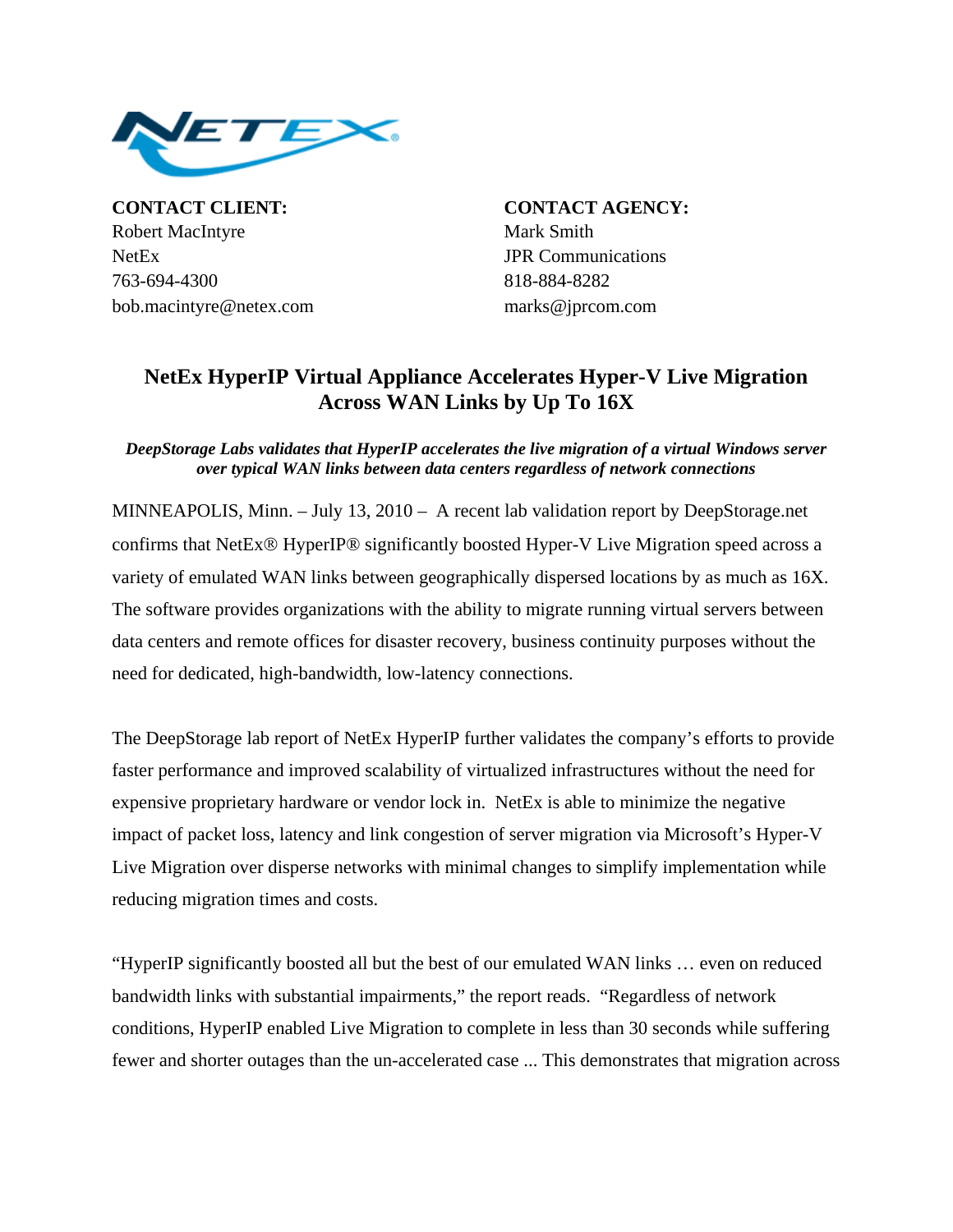slower links is possible and exceeds company claims that their product increases transfer rates by a factor of up to six."

In testing the HyperIP virtual appliance, DeepStorage Labs migrated a Windows Server 2003 web server between a pair of Hyper-V host systems across a WAN, which was configured to provide bandwidth, latency and other conditions consistent with the links medium and large enterprises would use between data centers. Other than a baseline test, where processing the data through HyperIP added a few seconds to the migration time, HyperIP reduced Live Migration across the board.

"Organizations looking to migrate virtual machines between locations have been frustrated by a lack of options in how they can accomplish this," said Robert MacIntyre, NetEx Vice President of Business Development and Marketing. "Most wishing to do live migration have turned to expensive solutions that require dedicated hardware, high-bandwidth, low latency connections. This validation test from DeepStorage shows that our HyperIP WAN acceleration software can successfully support Hyper-V Live Migrations across WANs at increased transfer rates and significantly lower cost WANs. Increasing Live Migration speeds across the board by as much as 16X is a huge game changer for Microsoft and their customers."

NetEx's award-winning HyperIP is a software-only, virtualization-ready WAN optimization solution, ideal for moving large data sets across WANs securely, swiftly and seamlessly. Patentpending technology accelerates and optimizes industry-leading data replication and file transfer applications by aggregating multiple data replication applications over a shared connection while mitigating the inherent network latency and network disruption for long-distance remote TCP data transmissions. HyperIP supports long-distance data transfers at up to 800 Mb/s, the highest performance of any WAN optimization solution on the market, and 25 to more than 100 percent faster than competitive products. Transfer speed is optimized for the full range of data management applications, including backup & remote replication and business continuance/disaster recovery (BC/DR). NetEx offers HyperIP for cloud infrastructures as a software-only subscription, enabling customers to quickly deploy the acceleration software into their existing virtual infrastructures.